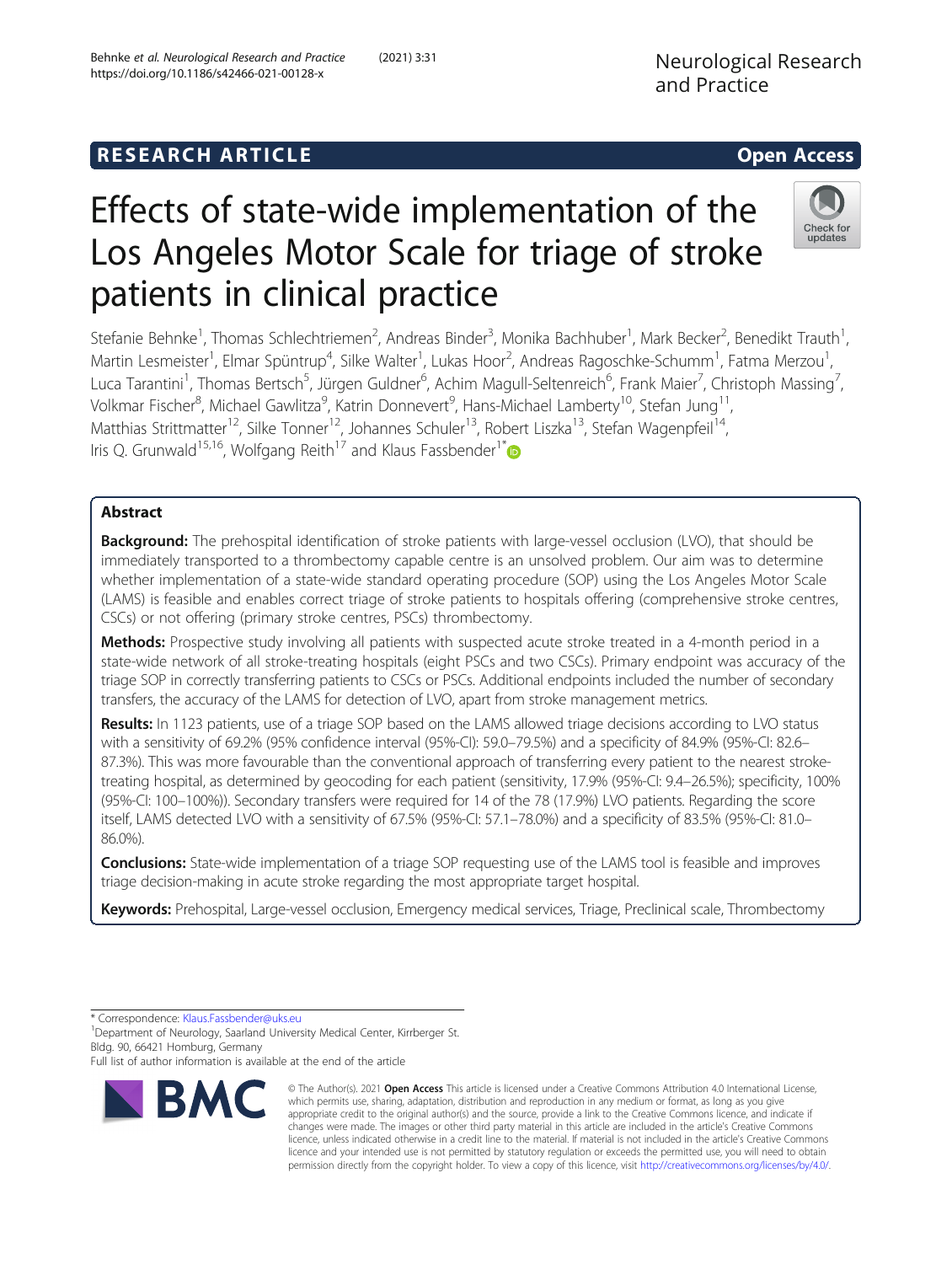# Background

Stroke is a frequent cause of disability and death [[1\]](#page-7-0) with important medical and economic implications. When stroke is caused by large-vessel occlusion (LVO), trials provide compelling evidence that mechanical thrombectomy (MT) rather than medical treatment alone is most effective. Even so, although an estimated 10 to 25% of patients with stroke have LVO [[2](#page-7-0), [3\]](#page-7-0), only a small minority (fewer than 7%) are treated with MT [[2,](#page-7-0) [4,](#page-7-0) [5](#page-7-0)]. A main reason for this difference is that MT is not available at the many primary stroke centres (PSCs) but is offered only by a few specialized stroke centres (comprehensive stroke centres, CSCs).

Currently, stroke-management guidelines recommend the transport of all patients to the nearest stroke-ready hospital [\[6](#page-7-0)], which in most cases is a PSC not offering MT. Therefore, patients with LVO may secondarily be transferred to a CSC for thrombectomy. Importantly, compared with direct referral to a CSC, such interhospital transfers cause pronounced treatment delays ranging from 96 min to 111 min for patients with LVO  $[7-10]$  $[7-10]$  $[7-10]$  $[7-10]$  $[7-10]$ . Consistent with the "time is brain" concept [\[8\]](#page-7-0), these delays significantly worsen clinical outcomes [[9](#page-7-0), [11](#page-7-0)]. On the other hand, not all patients with stroke should be transferred to CSCs because, apart from overwhelming already strained accident and emergency departments, bypassing PSCs could delay the administration of intravenous thrombolysis for most patients.

LVO is mostly associated with more severe stroke symptoms. Therefore, researchers have proposed the use in the field of stroke severity scales aimed at prehospitally detecting LVO; patients with LVO could then profit from direct transfer to a CSC. Recently, many LVO scales, such as the Los Angeles Motor Scale (LAMS) [[12\]](#page-7-0), the Rapid Arterial Occlusion Evaluation Scale (RACE) [[13](#page-7-0)–[15](#page-7-0)] or the A2L2 test (A, arm; L, leg) [[16](#page-7-0)] have been proposed and studied by EMS in regard to their accuracy of detecting LVO.

Because the LAMS, apart from belonging to the most predictive of those scales [\[17,](#page-7-0) [18](#page-7-0)], requires assessment of only three motor symptoms (facial paresis, arm strength, and grip strength)  $[12, 19]$  $[12, 19]$  $[12, 19]$  $[12, 19]$ , it appears most suitable for implementation in prehospital emergency care protocols.

However, information on the effects of implementation of the LAMS for real-life triage of stroke patients is still missing. The aim of this study is to explore the effects of a state-wide triage standard operating procedure (SOP) requesting performance of the LAMS for triage decisionmaking in regard to the most appropriate target hospital.

# Methods

# Patients and study design

This prospective multicentre study, coordinated by the University of the Saarland, Germany, was opened on March 1, 2018, and terminated on June 30, 2018. The trial was conducted in the federal state of Saarland in Germany, a mixed urban and rural state with an area of 1004 sq. mi (2571 km<sup>2</sup>) and approximately 992,000 inhabitants, in the context of a state-wide network of all certified stroke centres (eight PSCs, two CSCs). All emergency calls in this state are evaluated by a single dispatch centre. Inclusion criteria were suspicion of acute stroke by the EMS personnel on-scene, age of at least 18 years, and willingness to participate. Exclusion criteria were referral modes other than via EMS and critical illness requiring immediate transfer to the nearest intensive care unit.

### Triage SOP based on the LAMS instrument

The stroke triage SOP was a rule for all EMS stations in the entire state. In this SOP, the following factors were considered in triage decision-making: (1) LAMS score (cut-off score of 4)  $[19]$  $[19]$ ; (2) symptom onset times of 8 h or less or presence of "wake-up" stroke; and (3) qualityof-life aspects, such as severe comorbid conditions and severe prestroke dependency [[20\]](#page-7-0).

The triage protocol was set in operation by the central EMS coordinating authority of the state, the Zweckverband für Rettungsdienst und Feuerwehralarmierung, Saar, on May 30, 2015 (VAW MED-012) [[20](#page-7-0)], and was accompanied by state-wide structured training sessions held approximately every 3 months for EMS personnel in the field and every 6 months for dispatch centre personnel in the context of the 30 educational sessions per year required for EMS personnel in the field. Moreover, the protocol was a component of the educational curriculum of the state's EMS school.

# Endpoints

The primary endpoint was accuracy of the triage SOP in triaging stroke patients to the appropriate target hospital, PSC versus CSC. Correct triage decision was defined as a decision to transport patients with LVO to the nearest CSC and to transport patients without LVO to the nearest PSC (or to a CSC, if this was the nearest stroke-treating hospital). LVO was defined as occlusion of the intracranial internal carotid artery, the proximal (M1) segments of the middle cerebral artery, or the basilar artery.

Secondary endpoints were performance of the triage protocol with regard to either LVO or intracranial haemorrhage (ICH), the number of secondary interhospital transfers, and the sensitivity and specificity of the LAMS in detection of LVO itself. Documented stroke management metrics included times from call to (1) "on scene", (2) hospital admission ("door"), (3) first neurologist contact, (4) start of non-contrast imaging, (5) start of vascular imaging (in case of ischaemic stroke), (6)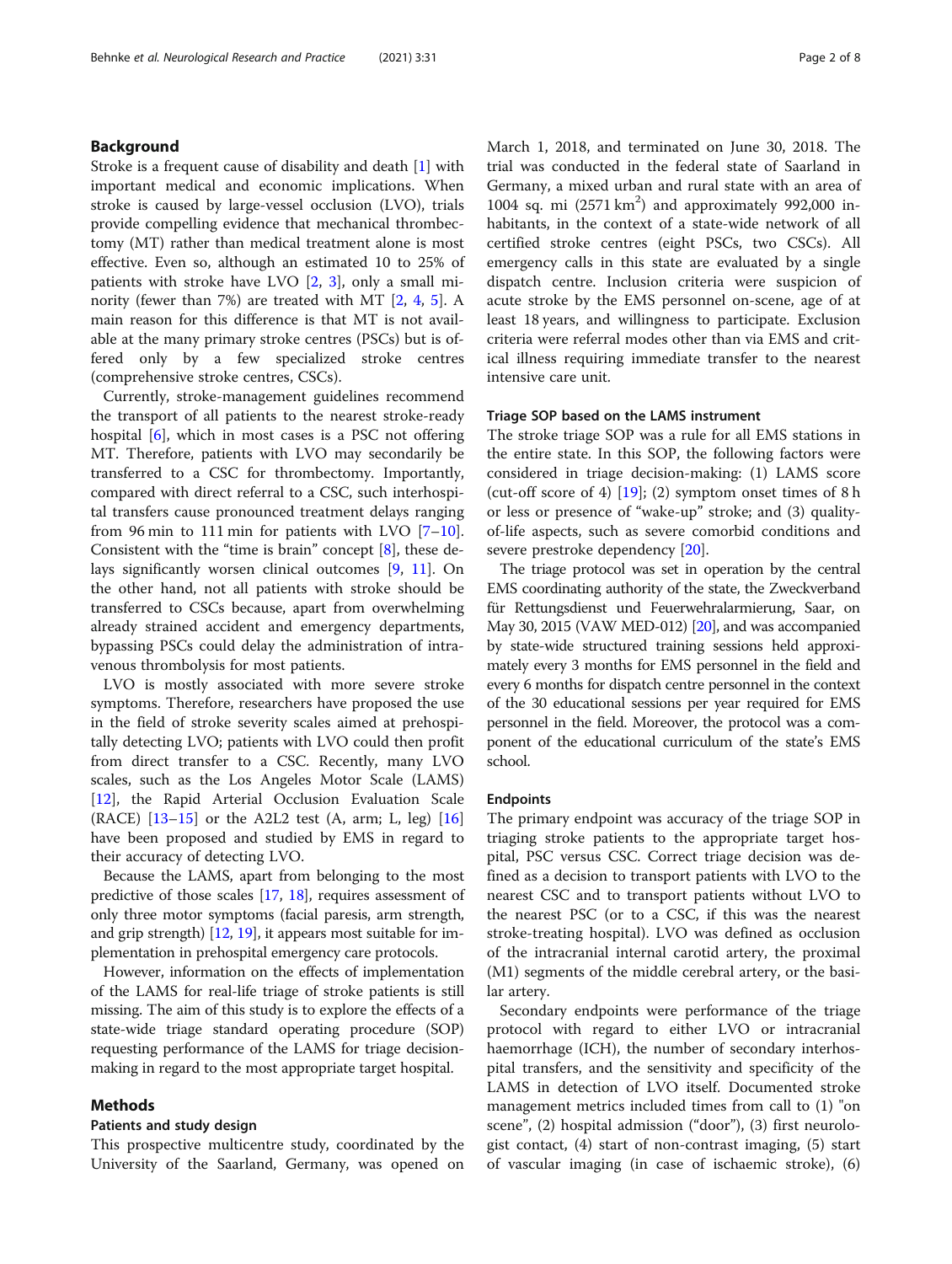needle, (7) door of CSC after secondary transfer, and (8) groin puncture. To determine short-term outcomes, we assessed mRS scores at discharge and mortality rates.

# Geocoding

For analysis of the potentially alternative conventional pathway of the guideline-recommended transfer to the nearest stroke-treating hospital, geocoding was performed for each patient based on postal code, as previously described [[21](#page-7-0)]. This approach allowed exact identification of the level of care (PSC or CSC) offered by the nearest stroke-treating hospital to which the individual patient with stroke would normally have been transferred.

# Ethical aspects

The study protocol, the informed consent document, and the subject information document were approved by the Ethics Committee of the Medical Association of the Saarland, Germany (AZ-257/17). Informed consent was obtained from all patients or their legal representatives and was documented in the receiving hospitals. The otherwise separated datasets of the EMS and of the hospital were pseudonymized and linked only by the information from (1) the target hospital, (2) the admission date, (3) the patient's sex, and (4) the patient's year of birth.

# Statistical analyses

Results are reported according to Strengthening The Reporting of OBservational Studies in Epidemiology (STROBE) guidelines [\[22](#page-7-0)]. Group comparisons were analysed with the Mann-Whitney U Test or the Fisher exact test. Statistical analyses were performed with IBM SPSS Statistics for Windows, version 25.0.0.0 (IBM Corporation, Armonk, NY, USA).

# Results

# Demographic and medical characteristics

After the 4-month study period, the study was terminated with a total of 1123 enrolled patients. Exclusion of patients is specified in Fig. 1. Baseline demographic and medical characteristics of the patients are presented in Table [1.](#page-3-0) Of the 1123 patients, 644 (57.3%) had experienced an acute ischaemic stroke, 84 patients (7.5%) had experienced a haemorrhagic stroke, and 395 patients (35.2%) had experienced stroke mimics. Of the 644 patients with ischaemic stroke, 129 (20.0%) underwent thrombolysis; and 489 underwent vascular imaging, which showed that 78 (12.1%) had LVO; 53 of these 78 patients (67.9%) were treated with MT.

# Feasibility and performance of the LAMS-based triage SOP in triage of stroke patients

This study demonstrated the feasibility of state-wide implementation of a LAMS-based triage SOP with high adherence. Only 60 of 1123 patients (5.3%) had no

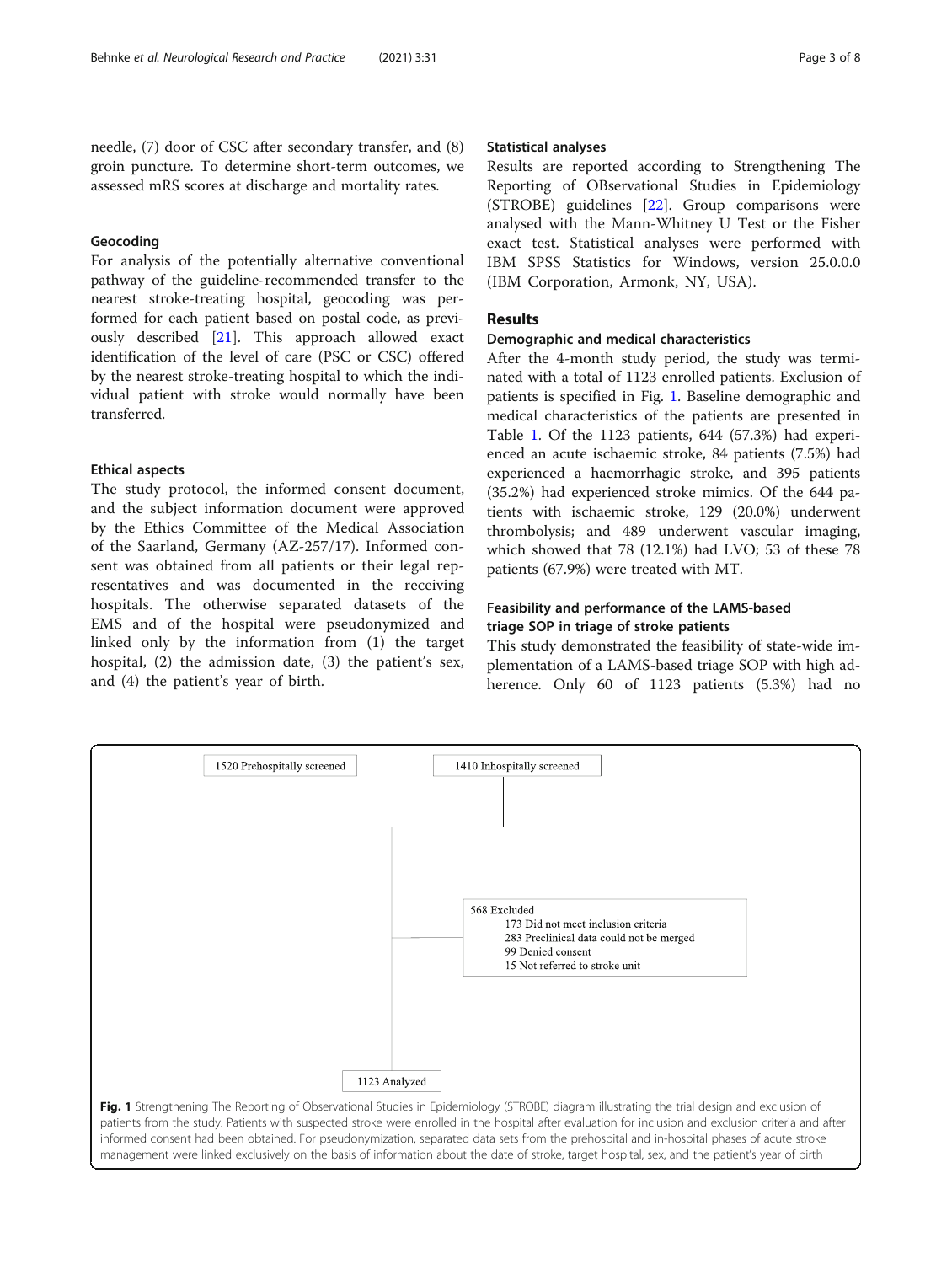|                                          |                    | <b>Triage decision</b> |                 | Transport destination <sup>a</sup> |                 |  |
|------------------------------------------|--------------------|------------------------|-----------------|------------------------------------|-----------------|--|
|                                          | Total $(n = 1123)$ | CSC $(n = 188)$        | PSC $(n = 935)$ | $CSC (n = 424)$                    | PSC $(n = 699)$ |  |
| Demographic and prehospital data         |                    |                        |                 |                                    |                 |  |
| Age, years; median (IQR)                 | 78 (68-85)         | 74 (66-83)             | 79 (68-85)      | 76 (66-84)                         | 80 (69-85)      |  |
| Male sex, n (%)                          | 565 (50.3)         | 97(51.6)               | 468 (50.1)      | 218 (51.4)                         | 347 (49.6)      |  |
| Symptom onset to call, min; median (IQR) | $55(11-353)$       | $19(6 - 126)$          | 68 (14-406)     | $36(8-233)$                        | 74 (15-426)     |  |
| LAMS, n/total n (%)                      |                    |                        |                 |                                    |                 |  |
| LAMS < 4                                 | 855/1123 (80.4)    | 49/855 (5.7)           | 806/855 (94.3)  | 269/855 (31.5)                     | 586/855 (68.5)  |  |
| LAMS≥4                                   | 208/1123 (19.6)    | 135/208 (64.9)         | 73/208 (35.1)   | 140/208 (67.3)                     | 68/208 (32.7)   |  |
| NIHSS admission, median (IQR)            |                    |                        |                 |                                    |                 |  |
| All                                      | $4(1-8)$           | $10(5-17)$             | $3(1-6)$        | $5(2-11)$                          | $3(1-6)$        |  |
| Patients with strokes                    | $4(2-8)$           | $8(5-16)$              | $3(1-6)$        | $5(2-10)$                          | $3(1-6)$        |  |
| Discharge diagnoses, n (%)               |                    |                        |                 |                                    |                 |  |
| Ischaemic stroke                         | 644 (57.3)         | 119 (63.3)             | 525 (56.1)      | 254 (59.9)                         | 390 (55.8)      |  |
| LVO stroke                               | 78 (6.9)           | 54 (28.7)              | 24(2.6)         | 58 (13.7)                          | 20(2.9)         |  |
| Intracranial haemorrhage                 | 84 (7.5)           | 28 (14.9)              | 45 (4.8)        | 56 (13.2)                          | 39(5.6)         |  |
| Stroke mimics                            | 395 (35.2)         | 41(21.8)               | 354 (37.9)      | 125 (29.5)                         | 270 (38.6)      |  |
| Epileptic seizure                        | 85(7.6)            | 21(11.2)               | 64(6.8)         | 38 (9.0)                           | 47(6.7)         |  |
| Migraine                                 | 11(1.0)            | 1(0.5)                 | 11(1.2)         | 3(0.7)                             | 8(1.1)          |  |
| Vestibulopathy                           | 31(2.8)            | $\circ$                | 31(3.3)         | 9(2.1)                             | 22(3.1)         |  |
| Infection                                | 52 (4.6)           | 4(2.1)                 | 48(5.1)         | 19(4.5)                            | 33(4.7)         |  |
| Exsiccosis                               | 17(1.5)            | $\circ$                | 17(1.8)         | 4(0.9)                             | 13(1.9)         |  |
| Delirium                                 | 31(2.8)            | $\mathbf{0}$           | 31(3.3)         | 8(1.9)                             | 23(3.3)         |  |
| Hypertensive crisis                      | 6(0.5)             | 1(0.5)                 | 5(0.5)          | 2(0.5)                             | 4(0.6)          |  |
| Peripheral facial palsy                  | 11(1.0)            | $\mathbb O$            | 11(1.2)         | 6(1.4)                             | 5(0.7)          |  |
| Intoxication                             | 6(0.5)             | 1(0.5)                 | 5(0.5)          | 2(0.5)                             | 4(0.6)          |  |
| Syncope                                  | 18(1.6)            | 1(0.5)                 | 17(1.8)         | 4(0.9)                             | 14(2.0)         |  |
| Other                                    | 86 (7.7)           | 12(6.4)                | 74 (7.9)        | 31(7.3)                            | 55 (7.9)        |  |

# <span id="page-3-0"></span>Table 1 Demographic and medical characteristics of the study population

CSC Comprehensive stroke centre, PSC Primary stroke centre, IQR Interquartile range, LAMS Los Angeles Motor Scale, NIHSS National Institutes of Health Stroke<br>Scale, mRS Modified Rankin Scale, LVO Large-vessel occlusion

<sup>a</sup> Including CSCs serving as PSCs if they are the closest stroke centre at all

documented LAMS score, and 941 of the 1123 patients (83.8%) were triaged according to the LAMS score (Table 1).

The triage SOP allowed triage to the appropriate hospital with a sensitivity of 69.2% (95% confidence interval (95%-CI): 59.0–79.5%) and a specificity of 84.9% (95%- CI: 82.6–87.3%) (Table [2\)](#page-4-0). In contrast, if the current guidelines had been adhered to (transfer to the nearest stroke-treating hospital), patients with LVO would have been correctly triaged with a sensitivity of 17.9% (95%- CI: 9.4–26.5%) and a specificity of 100% (95%-CI: 100– 100%).

# Performance of the LAMS in identifying LVO

The LAMS itself, at a cut-off value of 4, exhibited a sensitivity of 67.5% (95%-CI: 57.1–78.0%) and a specificity of 83.5% (95%-CI: 81.0–86.0%) in detecting LVO

(Table [3\)](#page-4-0). Moreover, this scale exhibited a sensitivity of 56.6% (95%-CI: 48.9–64.3%) and a specificity of 86.7% (95%-CI: 84.3–89.1%) in detecting either LVO or ICH (Table [3\)](#page-4-0). The receiver operating characteristic (ROC) curves obtained with a wider range of LAMS cut-off scores are displayed in Fig. [2](#page-5-0) and suggest that the cut-off value of 4 is appropriate.

Similar results were obtained when the evaluation included ICH as a condition for triage to a CSC (Table [3](#page-4-0)). In accordance with this high triage accuracy, only 14 of the 78 patients with LVO (17.9%) required secondary transfer.

# Stroke management metrics and short-term outcomes

Stroke management metrics are displayed in Table [4](#page-5-0). The median call-to-needle times for patients transferred to a PSC were shorter than those for patients transferred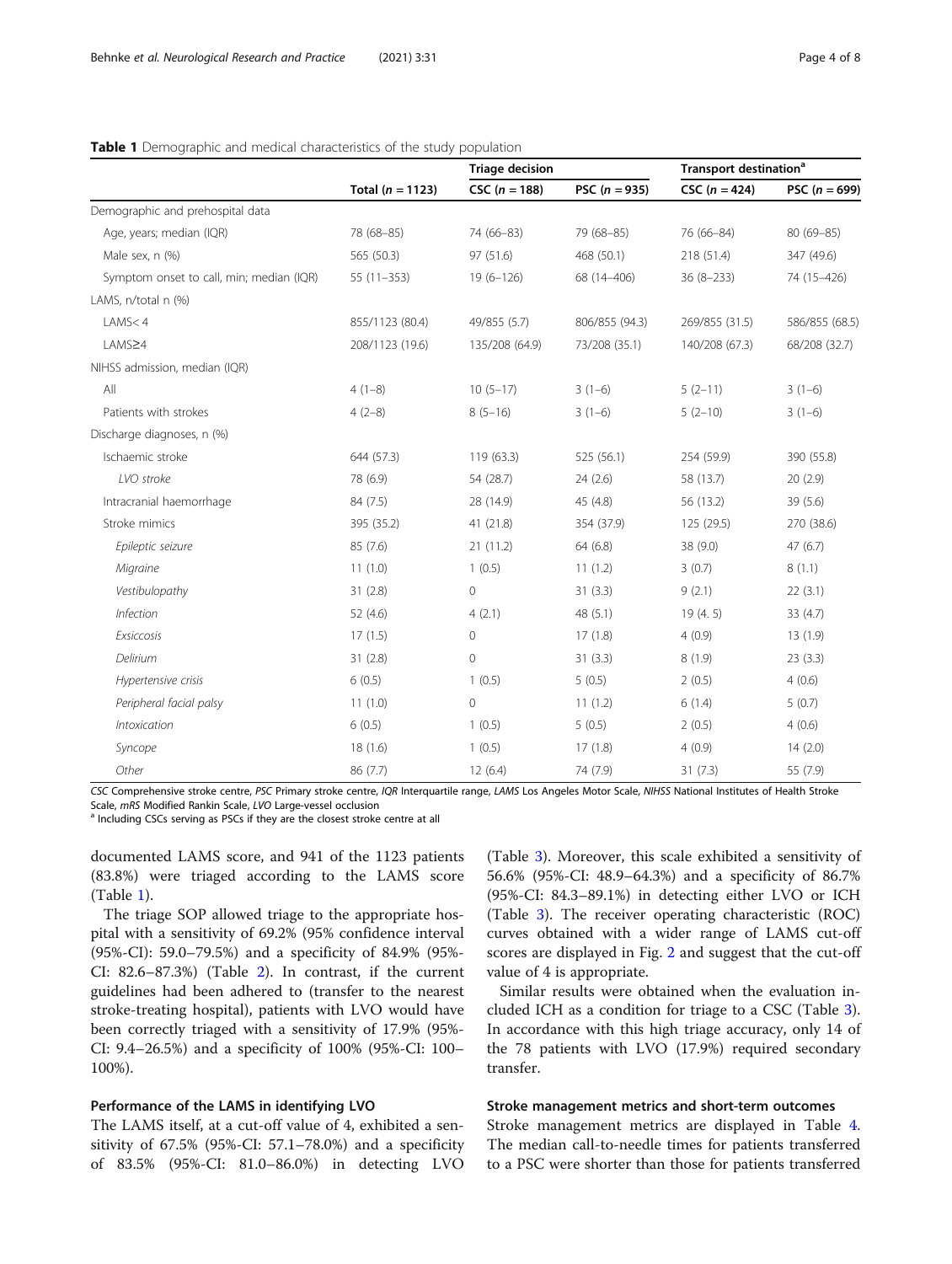<span id="page-4-0"></span>

|            | Table 2 Performance of the triage SOP and modelled conventional care assessed via geocoding in patients with LVO and with LVO |  |  |  |  |  |  |  |
|------------|-------------------------------------------------------------------------------------------------------------------------------|--|--|--|--|--|--|--|
| or $ICH^a$ |                                                                                                                               |  |  |  |  |  |  |  |

|                                | Triage SOP ( $n = 968$ )  | Modelled conventional care <sup>b</sup> ( $n = 968$ ) |
|--------------------------------|---------------------------|-------------------------------------------------------|
| LVO, n/total n (%)             |                           |                                                       |
| Sensitivity                    | 54/78 (69.2; 59.0-79.5)   | 14/78 (17.9; 9.4-26.5)                                |
| Specificity                    | 756/890 (84.9; 82.6-87.3) | 890/890 (100; 100-100)                                |
| Positive Predictive Value      | 54/188 (28.7; 22.3–35.2)  | 14/14 (100; 100-100)                                  |
| Negative Predictive Value      | 756/780 (96.9; 95.7-98.1) | 890/954 (93.3; 91.7-94.9)                             |
| LVO or ICH, $n/total \, n$ (%) |                           |                                                       |
| Sensitivity                    | 82/162 (50.6; 42.9-58.3)  | 38/162 (23.5; 16.9-30.0)                              |
| Specificity                    | 700/806 (86.8; 84.5-89.2) | 806/806 (100: 100-100)                                |
| Positive Predictive Value      | 82/188 (43.6; 36.5-50.7)  | 38/38 (100; 100-100)                                  |
| Negative Predictive Value      | 700/780 (89.7; 87.6-91.9) | 806/930 (86.7; 84.5-88.9)                             |

SOP Standard operating procedure, LVO Large-vessel occlusion, ICH Intracranial haemorrhage<br><sup>a</sup> 60 of 1123 (5.3%) patients had no documented LAMS score, and 155 of 644 (24.1%) ischaemic stroke patients did not undergo vascu care was the guideline-recommended transfer to the nearest stroke centre, as calculated via geocoding in each patient. CSCs served as PSCs if they were the nearest stroke centre

95% confidence intervals are reported in brackets

to a CSC, and, conversely, call-to-groin puncture times were longer for patients transferred to a PSC than for those transferred to a CSC (Table [4\)](#page-5-0).

In agreement with their lower LAMS scores, patients admitted to PSCs had better discharge modified Rankin scale (mRS) scores (1; interquartile range (IQR), 0–3) than did those admitted to a CSC (mRS score, 2; IQR, 1–5;  $p < 0.001$ ). In addition, mortality rates were lower for patients transferred to a PSC (22, 4.8%) than for those transferred to a CSC  $(41, 11.9\%; p < 0.05)$ . Similarly, among patients with a stroke diagnosis, those admitted to PSCs had better discharge mRS scores (1; IQR, 0–3) than did those admitted to a CSC (mRS score, 2; IQR, 1–5;  $p < 0.001$ ); they also exhibited lower mortality rates (12 patients, 3.6%) than did those admitted to a CSC (22 patients, 8.4%;  $p < 0.05$ ).

# Discussion

The current guideline-recommended practice of transferring each patient to the nearest stroke-treating hospital, usually a hospital not offering thrombectomy, may delay

or even preclude thrombectomy for patients with LVO. The results show that state-wide implementation of an SOP requesting the use of LAMS for triage decisions is feasible with high adherence and that this intervention can improve triage decision-making in regard to the appropriate target hospital in clinical practice.

Our evaluation of the effects of the state-wide implementation of an EMS SOP based on the LAMS achieved a sensitivity of 69.2% and a specificity of 84.9% in transferring patients with LVO to the appropriate target hospital. In accordance with such a high accuracy of triage decisions, we observed a low rate of secondary transfers (only 17.9% of LVO patients). In contrast, the conventional, guidelinerecommended approach of transferring every patient to the nearest stroke-treating hospital, as determined by geocoding for each of the patients, would have achieved a sensitivity of only 17.9% and a specificity of 100%, a finding supporting the benefit of using the LAMS-based SOP. (The high specificity achieved by the modelled conventional pathway can be explained by the fact that "non-LVO" patients would always arrive at the "correct" hospital: the

Table 3 Performance of the LAMS tool (cut-off value, ≥4) in identification of LVO and LVO or ICH

|                           | All patients <sup>a</sup> ( $n = 920$ ) |                           | Patients with stroke <sup>b</sup> ( $n = 547$ ) |                           |  |  |  |  |
|---------------------------|-----------------------------------------|---------------------------|-------------------------------------------------|---------------------------|--|--|--|--|
| Variable, n/total n (%)   | LVO                                     | LVO or ICH                | LVO                                             | LVO or ICH                |  |  |  |  |
| Sensitivity               | 52/77 (67.5; 57.1-78.0)                 | 90/159 (56.6; 48.9–64.3)  | 52/77 (67.5; 57.1–78.0)                         | 90/158 (57.0; 49.2-64.7)  |  |  |  |  |
| Specificity               | 704/843 (83.5; 81.0-86.0)               | 660/761 (86.7; 84.3-89.1) | 366/470 (77.9; 74.1-81.6)                       | 323/389 (83.0; 79.3-86.8) |  |  |  |  |
| Positive predictive value | 52/191 (27.2; 20.9-33.5)                | 90/191 (47.1; 40.0-54.2)  | 52/156 (33.3; 25.9-40.7)                        | 90/156 (57.7; 49.9-65.4)  |  |  |  |  |
| Negative predictive value | 704/729 (96.6; 95.3-97.9)               | 660/729 (90.5; 88.4-92.7) | 366/391 (93.6; 91.2-96.0)                       | 323/391 (82.6; 78.9-86.4) |  |  |  |  |
|                           |                                         |                           |                                                 |                           |  |  |  |  |

LAMS Los Angeles Motor Scale, LVO Large-vessel occlusion, ICH Intracranial haemorrhage; Independently of having received vascular imaging, patients with ICH or stroke mimics are classified as LVO-negative

 $^{\text{a}}$  60 of 1123 (5.3%) patients had no documented LAMS score, and 155 of 644 (24.1%) ischaemic stroke patients did not undergo vascular imaging;  $^{\text{b}}$  38 of 728 (5.2%) patients had no documented LAMS score, and 155 of 644 (24.1%) ischaemic stroke patients did not undergo vascular imaging 95% confidence intervals are reported in brackets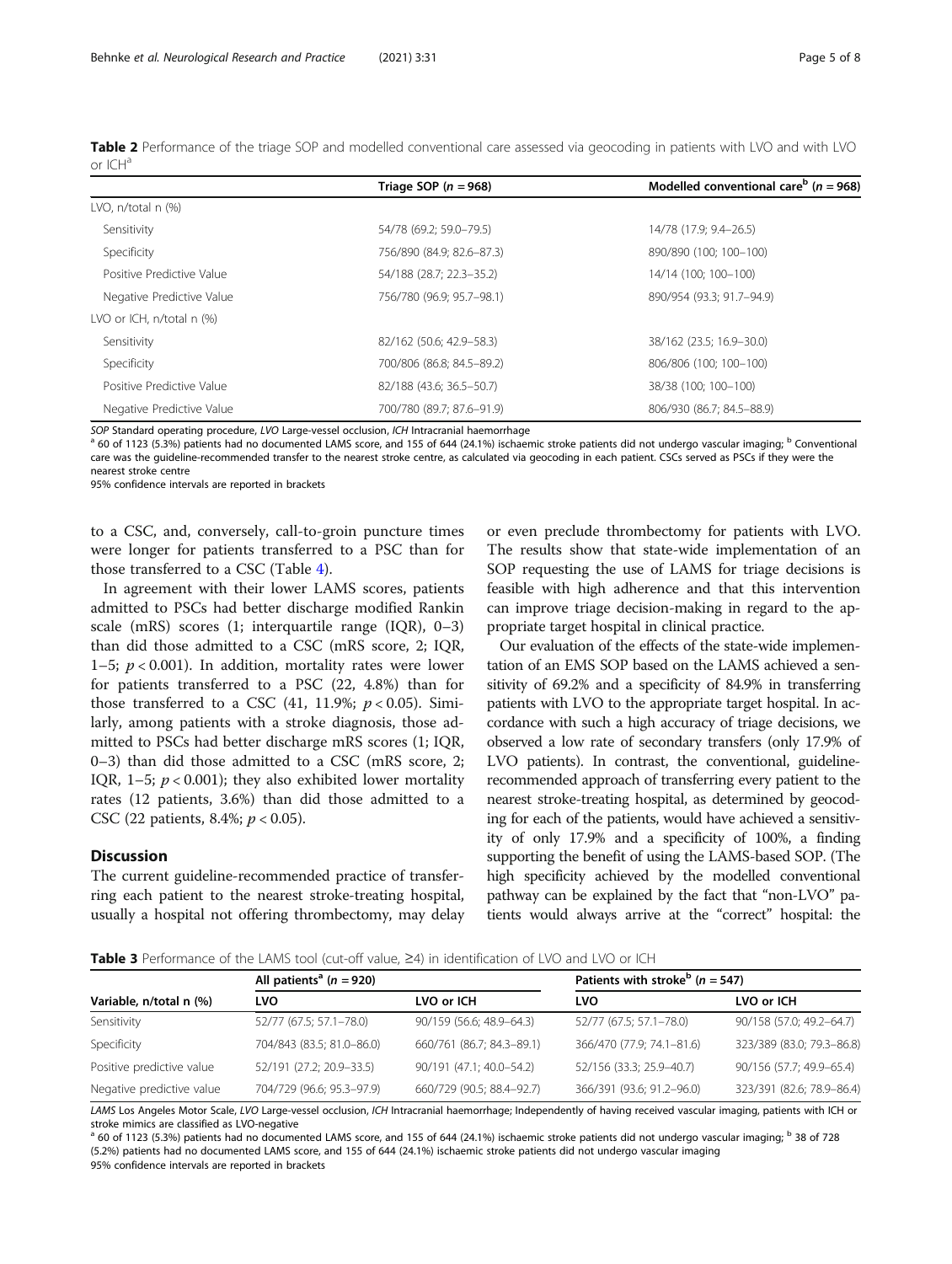<span id="page-5-0"></span>

nearest one, regardless of the MT options available there.) Thus, this finding strongly suggests that implementation of a protocol using the LAMS for triage decision-making is superior to the conventional approach of transporting every patient to the nearest hospital.

Similar values were obtained when ICH was included as a "target condition" for triage to a CSC. Although increasing evidence indicates that the "time-is-brain" concept is also valid for patients with haemorrhagic stroke and that these patients could also benefit from rapid

# Table 4 Stroke management metrics

|                                              | Total $(n = 1077)$ | $CSC (n = 400)$ | PSC $(n = 677)$ | <i>p</i> -value |
|----------------------------------------------|--------------------|-----------------|-----------------|-----------------|
| Stroke-management metrics, min; median (IQR) |                    |                 |                 |                 |
| Time from call to                            |                    |                 |                 |                 |
| On-scene                                     | $10(8-13)$         | $9(7-12)$       | $10(8-13)$      | 0.105           |
| Door <sup>a</sup>                            | $49(41-59)$        | $51(41-61)$     | 48 (40-59)      | 0.008           |
| First contact to neurologist                 | $51(42-62)$        | $51(42-62)$     | $52(43-62)$     | 0.739           |
| Non-contrast imaging                         | 75 (60-99)         | 73 (58-104)     | 76 (62-96)      | 0.698           |
| Initial vascular imaging                     | 75 (62-99)         | 74 (60-99)      | 76 (64-98)      | 0.005           |
| Needle                                       | $87(67-100)$       | $93(73 - 103)$  | 79 (66-95)      | 0.017           |
| Groin puncture                               | 112 (95-135)       | 105 (88-121)    | 292 (230-515)   | < 0.001         |
| Time from door to                            |                    |                 |                 |                 |
| Non-contrast imaging                         | $23(13-42)$        | $18(11-43)$     | $26(16-40)$     | < 0.001         |
| Initial vascular imaging                     | $21(15-38)$        | $19(14-33)$     | $27(20-42)$     | < 0.001         |
| Needle                                       | $35(27-49)$        | $40(29 - 50)$   | $32(26-48)$     | 0.054           |
| Groin puncture                               | 57 (48-85)         | 53 (47-74)      | 233 (172-446)   | < 0.001         |

CSC Comprehensive stroke centre, PSC Primary stroke centre, IQR Interquartile range  $a$  Time to admission at the first receiving hospital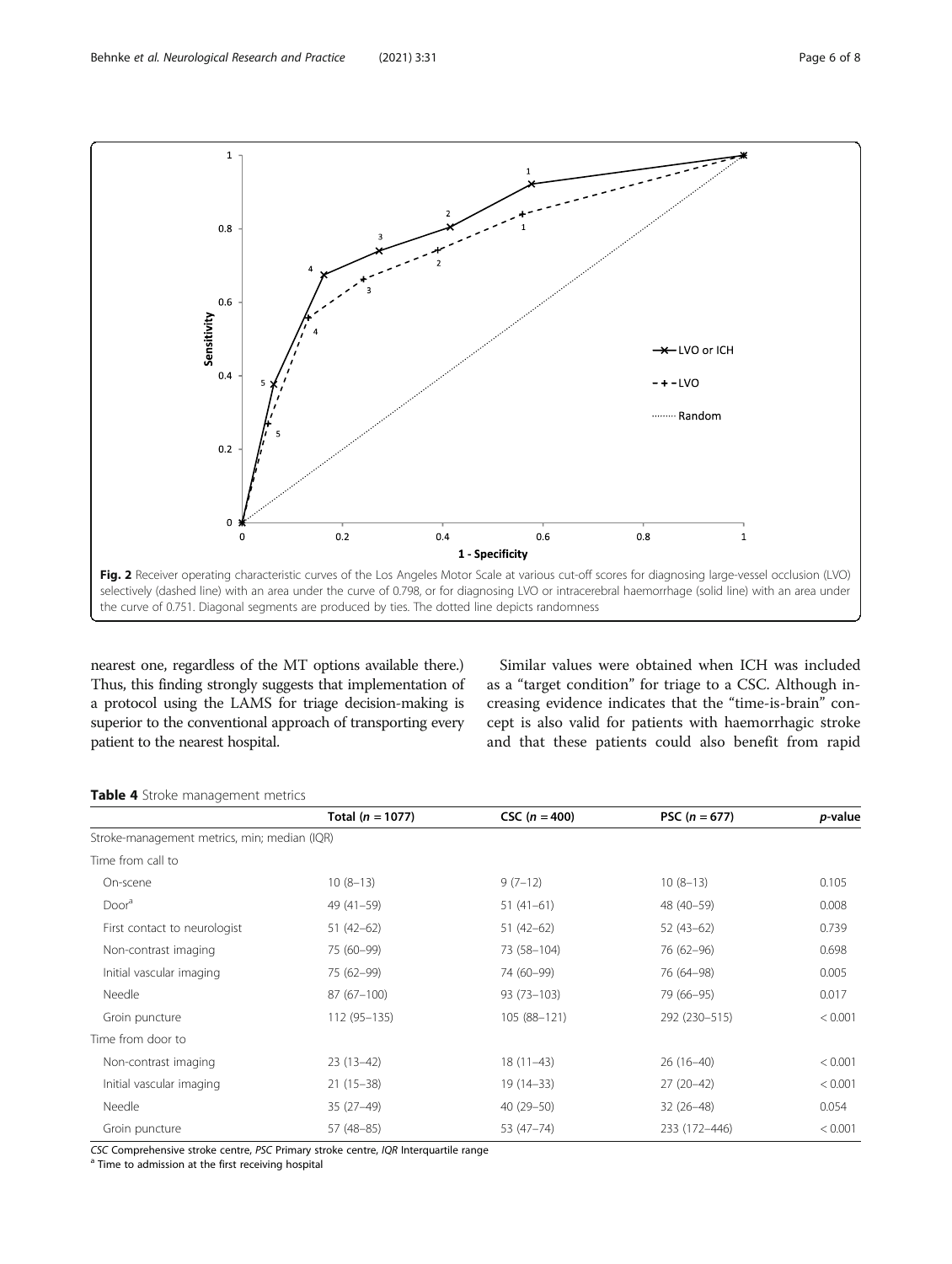specialist treatment at a CSC [[12,](#page-7-0) [23\]](#page-7-0), evidence from randomized studies regarding primary transfer to CSCs is still scarce [[24](#page-7-0)].

Regarding the LAMS itself, this instrument detected LVO with a sensitivity of 67.5% and a specificity of 83.5% and detected either LVO or ICH with a sensitivity of 56.6% and a specificity of 86.7%. Calculating the accuracy of a variety of alternative LAMS cut-off scores confirmed that the cut-off score of 4 is appropriate. Thus, these are within the range of results of most earlier validation studies on the LAMS. E.g., a subgroup of 94 patients from the FAST-MAG trial who underwent vascular imaging found that the LAMS detected LVO with a sensitivity of 76% and a specificity of 65% [\[12\]](#page-7-0), and two European studies reporting sensitivities of 63 and 38%, and specificities of 84 and 93%, respectively [[17](#page-7-0), [18\]](#page-7-0).

However, these earlier studies did not use their LAMS results for triaging patients in clinical practice. At the same time, the results also corroborate the conclusions of previous meta-analyses indicating that all of the LVO scales tested still miss a substantial proportion of LVOs [\[25](#page-7-0), [26](#page-7-0)].

While the strengths of this study are the pseudonymized linkage of separated prehospital and in-hospital data sets, and the high degree of data completeness, one limitation of the study is the lack of a control group. The alternative of retrieving historical data before implementing the SOP may, however, have caused a bias by secular effects, and randomization was not possible in this state-wide EMS rule. However, geocoding allowed us to exactly identify the level of care offered by the nearest stroke-treating hospital in each patient if the conventional practice had been applied. Furthermore, in this real-life-study, vascular imaging has not been performed in all patients admitted to the ten hospitals, thus resulting in omission of 24% of stroke patients from evaluation. In the future, triage accuracy may be further enhanced by improved scales, by the inclusion of additional factors such as screening tools for treatment eligi-bility or for mimicking conditions [\[27](#page-7-0)], or by additional telemedical consultation with the CSC team [\[16](#page-7-0)].

# Conclusion

The prehospital identification of stroke patients with LVO that should be directly transported to a thrombectomy capable centre is an unsolved medical problem. Here, we show for the, to our knowledge, first time that a state-wide EMS SOP for stroke management requesting determination of the LAMS score is feasible with high adherence and can indeed be beneficial in triage decision-making regarding the most appropriate target hospital.

#### Abbreviations

95%-CI: 95% confidence interval; CSC: Comprehensive stroke centre; EMS: Emergency medical service; ICH: Intracranial haemorrhage; IQR: Interquartile range; LAMS: Los Angeles Motor Scale; LVO: Large-vessel occlusion; mRS: Modified Rankin Scale for Neurologic Disability; MT: Mechanical thrombectomy; NIHSS: National Institutes of Health Stroke Scale; PSC: Primary stroke centre; ROC: Receiver operating characteristic; SOP: Standard operating procedure

# Acknowledgements

We thank the Ministry for Health Care and Social Affairs, and we thank the involved EMS health care professionals and hospital physicians for their excellent cooperation.

#### Authors' contributions

Conceptualization, S.B., T.S., A.B. and K.F.; data curation, S.B.; formal analysis, B.T., M.L., L.T., T.B. and St.Wa.; investigation, E.S., Si.Wa., L.H., A.R.-S., Fa.Me., L.T., T.B., J.G., A.M.-S., Fr.Ma., C.M., V.F., M.G., K.D., H.-M.L., S.J., M.S., S.T., J.S., R.L., I.Q.G.; project administration, T.S.; supervision, S.B., T.S. and K.F.; validation, S.B., Mo.Ba., Ma.Be., B.T., M.L. and St.Wa.; writing—original draft preparation, K.F.; writing—review and editing, S.B. All authors read and approved the final manuscript.

#### Funding

This work was funded by the Ministry of Health Care and Social Affairs of the Saarland, Germany.

#### Availability of data and materials

The datasets used and analysed during the current study are available from the corresponding author upon reasonable request.

#### **Declarations**

#### Ethics approval and consent to participate

The study protocol, the informed consent document, and the subject information document were approved by the Ethics Committee of the Medical Association of the Saarland, Germany (AZ-257/17). Informed consent was obtained from all patients or their legal representatives and was documented in the receiving hospitals.

#### Consent for publication

Not applicable.

#### Competing interests

Prof. Klaus Fassbender received grants from the Ministry of Health Care and Social Affairs of the Saarland, Germany. Dr. Binder received personal fees from Pfizer, Bristol-Myers Squibb, Bayer, and Daiichi Sankyo.

#### Author details

<sup>1</sup>Department of Neurology, Saarland University Medical Center, Kirrberger St Bldg. 90, 66421 Homburg, Germany. <sup>2</sup>Zweckverband für Rettungsdienst und Feuerwehralarmierung Saar, Bexbach, Germany. <sup>3</sup>Department of Neurology, Klinikum Saarbrücken, Saarbrücken, Germany. <sup>4</sup>Department of Radiology, Klinikum Saarbrücken, Saarbrücken, Germany. <sup>5</sup>Institute of Clinical Chemistry, Laboratory Medicine and Transfusion Medicine, Paracelsus Medical University, Nuremberg, Germany. <sup>6</sup>Department of Neurology, Knappschaftsklinikum Saar, Püttlingen, Germany. <sup>7</sup>Department of Neurology, Caritas-Klinikum Saarbrücken St. Theresia, Saarbrücken, Germany. <sup>8</sup>Department of Neurology Diakonie Klinikum Neunkirchen, Neunkirchen/Saar, Germany. <sup>9</sup>Department of<br>Neurology, Knappschaftsklinikum Saar, Sulzbach, Germany. <sup>10</sup>Department of Neurology, Knappschaftsklinikum Saar, Sulzbach, Germany. <sup>10</sup>Department of<br>Neurology, DRK Krankenhaus Saarlouis, Saarlouis, Germany. <sup>11</sup>Department of Neurology, Marienhaus Klinikum Saarlouis-Dillingen, Dillingen, Germany. <sup>2</sup>Department of Neurology, SHG Klinikum Merzig, Merzig, Germany. <sup>13</sup>Department of Neurology, Marienhaus Klinik St. Wendel, St. Wendel, Germany.<sup>14</sup>Institute for Medical Biometry, Epidemiology and Medical Informatics, Saarland University, Campus Homburg, Homburg, Germany. <sup>15</sup>Department of Neuroscience, Medical School, Anglia Ruskin University, Chelmsford, UK. 16Division of Imaging Science and Technology, School of Medicine, University of Dundee, Dundee, UK. <sup>17</sup>Department of Neuroradiology, Saarland University Medical Center, Homburg, Germany.